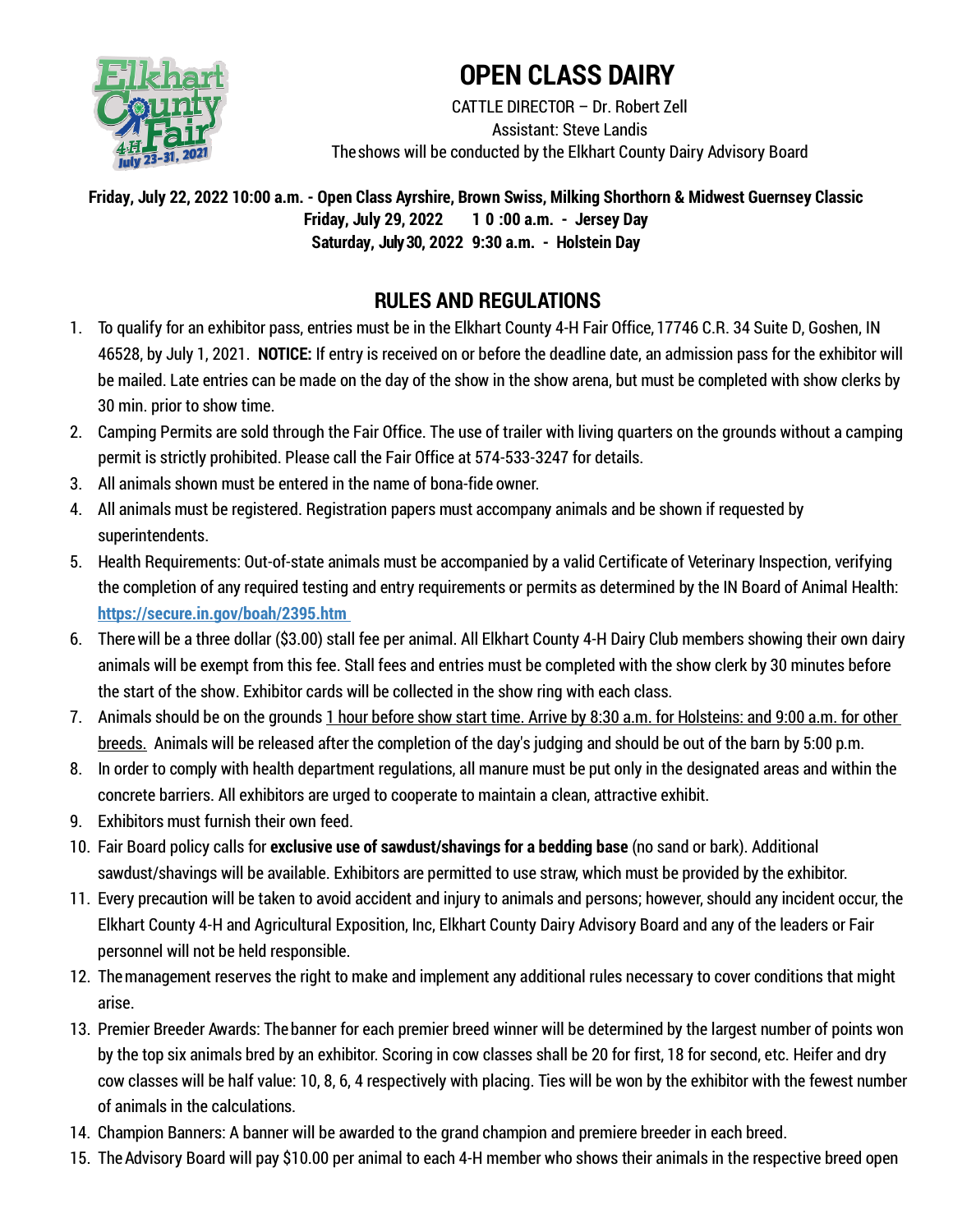show. The animals must be/have been shown during the 4-H show of the current year. Substitute lead persons of same or lesser age and ability will be accepted if the 4-H member is unable to show for any reason which is agreeable to the 4-H leader, but the \$10.00 premium will not be paid.

16. Premium money and ribbons or other awards will be distributed in the show ring at the completion of the class.

### **HEIFER CLASSES**

|                    |                                    | 1st  | 2nd | 3rd | 4th | 5th | 6th | 7th |
|--------------------|------------------------------------|------|-----|-----|-----|-----|-----|-----|
| Class 1            | Spring Jr. Calf, born after 3/1/22 | \$12 | \$8 | \$6 | \$5 | \$4 | \$3 | \$2 |
|                    | Must be 4 months at show time      |      |     |     |     |     |     |     |
| Class 2            | Winter Calf, 12/1/21 - 2/28/22     | \$12 | \$8 | \$6 | \$5 | \$4 | \$3 | \$2 |
| Class 3            | Fall Calf, 9/1/21 - 11/30/21       | \$12 | \$8 | \$6 | \$5 | \$4 | \$3 | \$2 |
| Class 4            | Summer Jr. Yrlg., 6/1/21 - 8/31/21 | \$12 | \$8 | \$6 | \$5 | \$4 | \$3 | \$2 |
| Class 5            | Spring Yrlg., 3/1/21-5/31/21       | \$12 | \$8 | \$6 | \$5 | \$4 | \$3 | \$2 |
| Class 6            | Winter. Yrlg., 12/1/20 - 2/29/21   | \$12 | \$8 | \$6 | \$5 | \$4 | \$3 | \$2 |
| Class <sub>7</sub> | Fall Yrlg., 9/1/20 - 11/30/20      | \$12 | \$8 | \$6 | \$5 | \$4 | \$3 | \$2 |

### **COW CLASSES**

|          |                                 | 1st  | 2nd  | 3rd  | 4th  | 5th  | 6th | 7th |
|----------|---------------------------------|------|------|------|------|------|-----|-----|
| Class 8  | <b>Junior Best 3 Females</b>    | \$20 | \$15 | \$10 | \$5  |      |     |     |
|          | Must be bred by exhibitor $-1$  |      |      |      |      |      |     |     |
|          | owned                           |      |      |      |      |      |     |     |
| Class 9  | 3 yr. old and over $-$ dry      | \$12 | \$8  | \$6  | \$5  | \$4  | \$3 | \$2 |
| Class 10 | Jr. 2 yr. old, 3/1/20 - 8/31/20 | \$30 | \$25 | \$20 | \$15 | \$10 | \$5 | \$3 |
| Class 11 | Sr. 2 yr. old, 9/1/19 - 2/28/20 | \$30 | \$25 | \$20 | \$15 | \$10 | \$5 | \$3 |
| Class 12 | Jr. 3 yr. old, 3/1/19 - 8/31/19 | \$30 | \$25 | \$20 | \$15 | \$10 | \$5 | \$3 |
| Class 13 | Sr. 3 yr. old, 9/1/18 - 2/28/19 | \$30 | \$25 | \$20 | \$15 | \$10 | \$5 | \$3 |
| Class 14 | 4 yr. old, $9/1/17 - 8/31/18$   | \$30 | \$25 | \$20 | \$15 | \$10 | \$5 | \$3 |
| Class 15 | 5 yr. old, 9/1/16-8/31/17       | \$30 | \$25 | \$20 | \$15 | \$10 | \$5 | \$3 |
| Class 16 | Aged, born before 9/1/16        | \$30 | \$25 | \$20 | \$15 | \$10 | \$5 | \$3 |

|          |                                                                            | 1st  | 2nd  | 3rd  | 4th  |
|----------|----------------------------------------------------------------------------|------|------|------|------|
| Class 17 | <b>Best 3 Females</b>                                                      | \$20 | \$15 | \$10 | \$5  |
|          | Must be bred by exhibitor $-1$ owned                                       |      |      |      |      |
| Class 18 | Breeders Herd: 5 head, 2 cows, 2 heifers, 1 optional                       | \$20 | \$15 | \$10 | \$5  |
|          | All must be owned by exhibitor and 4 bred 4 must carry prefix of exhibitor |      |      |      |      |
| Class 19 | Produce of Dam $-2$ females produce need not be owned by exhibitor         | \$25 | \$20 | \$15 | \$10 |

#### **JERSEYS ONLY**

| Class 18   Best 3 Females                                              |
|------------------------------------------------------------------------|
| 2 cows in milk, 2 heifers, one other female.                           |
| $\mid$ All Breeders Herd $-5$ females bred and owned by the exhibitor. |

**GUERNSEY & JERSEYS:** Best 3 Jr. and Sr. female classes. All must be bred and owned by exhibitor.